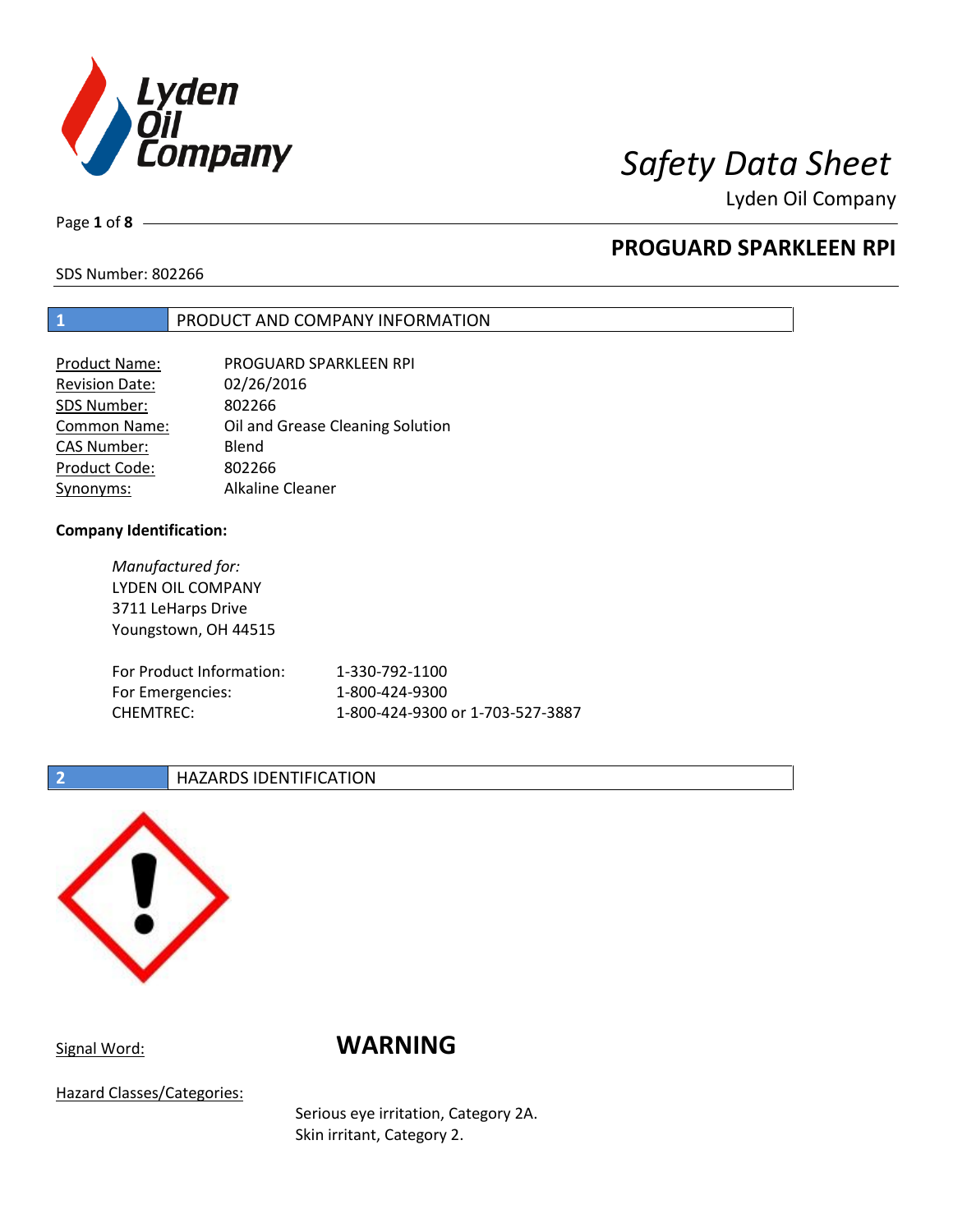

Lyden Oil Company

| Page 2 of $8 -$            |                                                                                   |
|----------------------------|-----------------------------------------------------------------------------------|
|                            | <b>PROGUARD SPARKLEEN RPI</b>                                                     |
| <b>SDS Number: 802266</b>  |                                                                                   |
| Hazard Statement(s):       |                                                                                   |
|                            | H319: Causes serious eye irritation.                                              |
|                            | H315: Causes skin irritation.                                                     |
| Precaution Statement(s):   |                                                                                   |
|                            | P101: If medical advice is needed, have product container or label at             |
|                            | hand.                                                                             |
|                            | P102: Keep out of reach of children.                                              |
|                            | P103: Read label before use.                                                      |
|                            | P280: Wear protective gloves and eye protection.                                  |
|                            | P302+352: IF ON SKIN: Wash with plenty of soap and water.                         |
|                            | P332+313: If skin irritation occurs: Get medical advice/attention.                |
|                            | P305+351+338: IF IN EYES: Rinse cautiously with water for several                 |
|                            | minutes. Remove contact lenses if present and easy to $do$ - continue<br>rinsing. |
|                            | P337+313: If eye irritation persists get medical advice/attention.                |
|                            | P362+364: Take off contaminated clothing and wash it before reuse.                |
| Other Hazard Statement(s): |                                                                                   |
|                            | -NFPA Ratings:                                                                    |
|                            | Health = $1$                                                                      |
|                            | Fire $= 0$                                                                        |
|                            | Reactivity = $0$                                                                  |
|                            |                                                                                   |

## **3** COMPOSITION / INFORMATION ON INGREDIENTS

## Ingredients:

# *Mixture of the substances listed below with nonhazardous additions.*

| <b>Chemical Name</b> | <b>CAS Number</b> | Percentage |
|----------------------|-------------------|------------|
| Monoethanolamine     | 141-43-5          | $<$ 10     |
| Triethanolamine      | 102-71-6          | <5         |

*\*Any concentration shown as a range is to protect confidentiality or is due to batch variation.*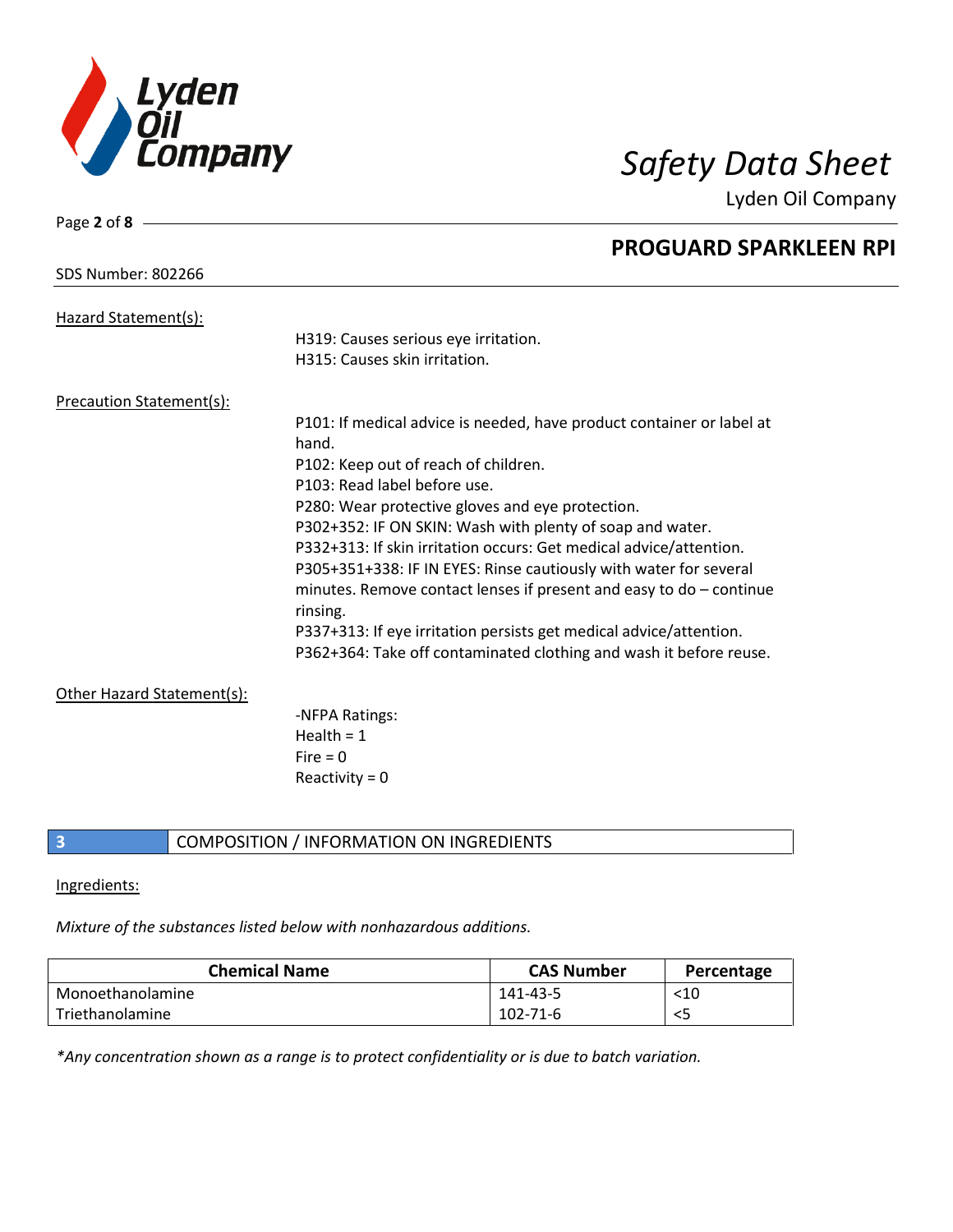

Lyden Oil Company

SDS Number: 802266

Page **3** of **8**

| <b>FIRST AID MEASURES</b><br>4                |                                                                                                                                                                                                                                                                                                                                                                                                                   |
|-----------------------------------------------|-------------------------------------------------------------------------------------------------------------------------------------------------------------------------------------------------------------------------------------------------------------------------------------------------------------------------------------------------------------------------------------------------------------------|
| Description of First Aid Measures:            |                                                                                                                                                                                                                                                                                                                                                                                                                   |
| Inhalation:                                   |                                                                                                                                                                                                                                                                                                                                                                                                                   |
|                                               | Remove victim to fresh air and keep at rest in a position comfortable<br>for breathing. If the victim has difficulty breathing or tightness of the<br>chest, is dizzy, vomiting or unresponsive, give oxygen with rescue<br>breathing or CPR as required and transport to the nearest medical<br>facility.                                                                                                        |
| Skin Contact:                                 |                                                                                                                                                                                                                                                                                                                                                                                                                   |
|                                               | Flush skin with water, wash with soap and water. If irritation occurs,<br>get medical attention. Remove contaminated clothing. Do not reuse<br>clothing until cleaned. If material is injected under the skin, transport<br>to the nearest medical facility for additional treatment. If redness,<br>swelling, pain and/or blisters occur, transport to the nearest medical<br>facility for additional treatment. |
| Eye Contact:                                  |                                                                                                                                                                                                                                                                                                                                                                                                                   |
|                                               | Flush eyes with running water for at least 15 minutes. If redness,<br>burning, blurred vision or irritation persists, transport to nearest<br>medical facility for additional treatment.                                                                                                                                                                                                                          |
| Ingestion:                                    |                                                                                                                                                                                                                                                                                                                                                                                                                   |
|                                               | Do NOT induce vomiting and obtain medical attention. Have victim<br>rinse mouth out with water. If vomiting occurs spontaneously, keep<br>head below hips to prevent aspiration.                                                                                                                                                                                                                                  |
| Symptoms and Effects, both acute and delayed: |                                                                                                                                                                                                                                                                                                                                                                                                                   |
|                                               | No further relevent data available.                                                                                                                                                                                                                                                                                                                                                                               |
| <b>Recommended Actions:</b>                   |                                                                                                                                                                                                                                                                                                                                                                                                                   |
|                                               | Treat symptomatically, Call a doctor or poison                                                                                                                                                                                                                                                                                                                                                                    |

Treat symptomatically. Call a doctor or poison control center for guidance.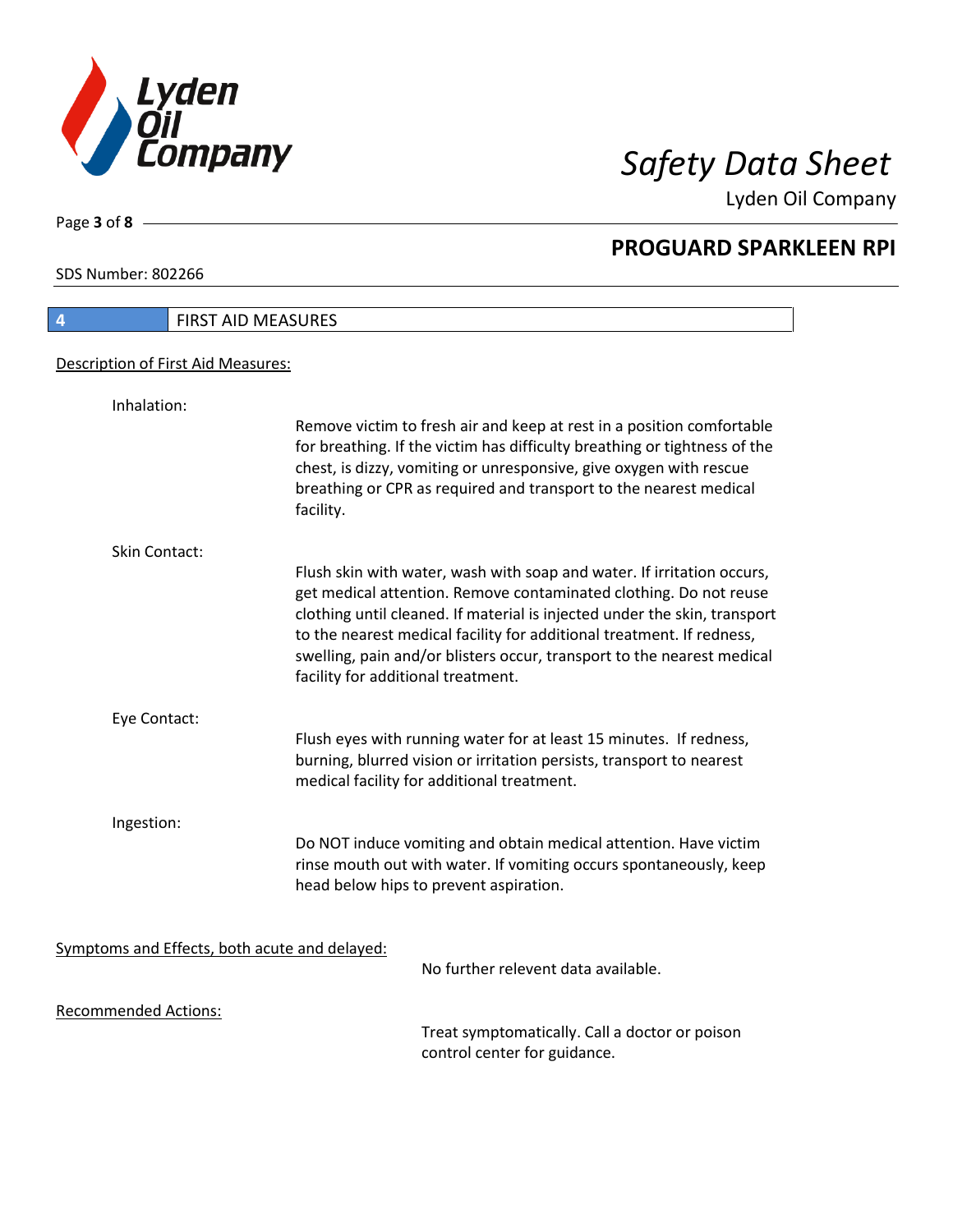

Lyden Oil Company

SDS Number: 802266

Cleanup Procedures:

| <b>FIRE FIGHTING MEASURES</b><br>5                    |                                                                                                                                                              |
|-------------------------------------------------------|--------------------------------------------------------------------------------------------------------------------------------------------------------------|
| Recommended Fire-Extinguishing Equipment:             | Use dry powder, foam, or carbon dioxide fire<br>extinguishers. Water may be ineffective in fighting<br>an oil fire unless used by experienced fire fighters. |
| Possible Hazards During a Fire:                       | The material as received will not support<br>combustion, however its residues may; therefore,<br>procedures for an oil fire should be followed.              |
| Recommendations to Firefighters:                      | Proper protective equipment including breathing<br>apparatus.                                                                                                |
|                                                       |                                                                                                                                                              |
| <b>ACCIDENTAL RELEASE MEASURES</b><br>$6\phantom{1}6$ |                                                                                                                                                              |
| <b>Personal Precautions:</b>                          | Avoid contact with skin, eyes, and clothing.                                                                                                                 |
| <b>Emergency Procedures:</b>                          | Contain spilled material, collect in suitable and<br>properly labeled containers.                                                                            |

Pick up excess with inert absorbant material.

Page **4** of **8**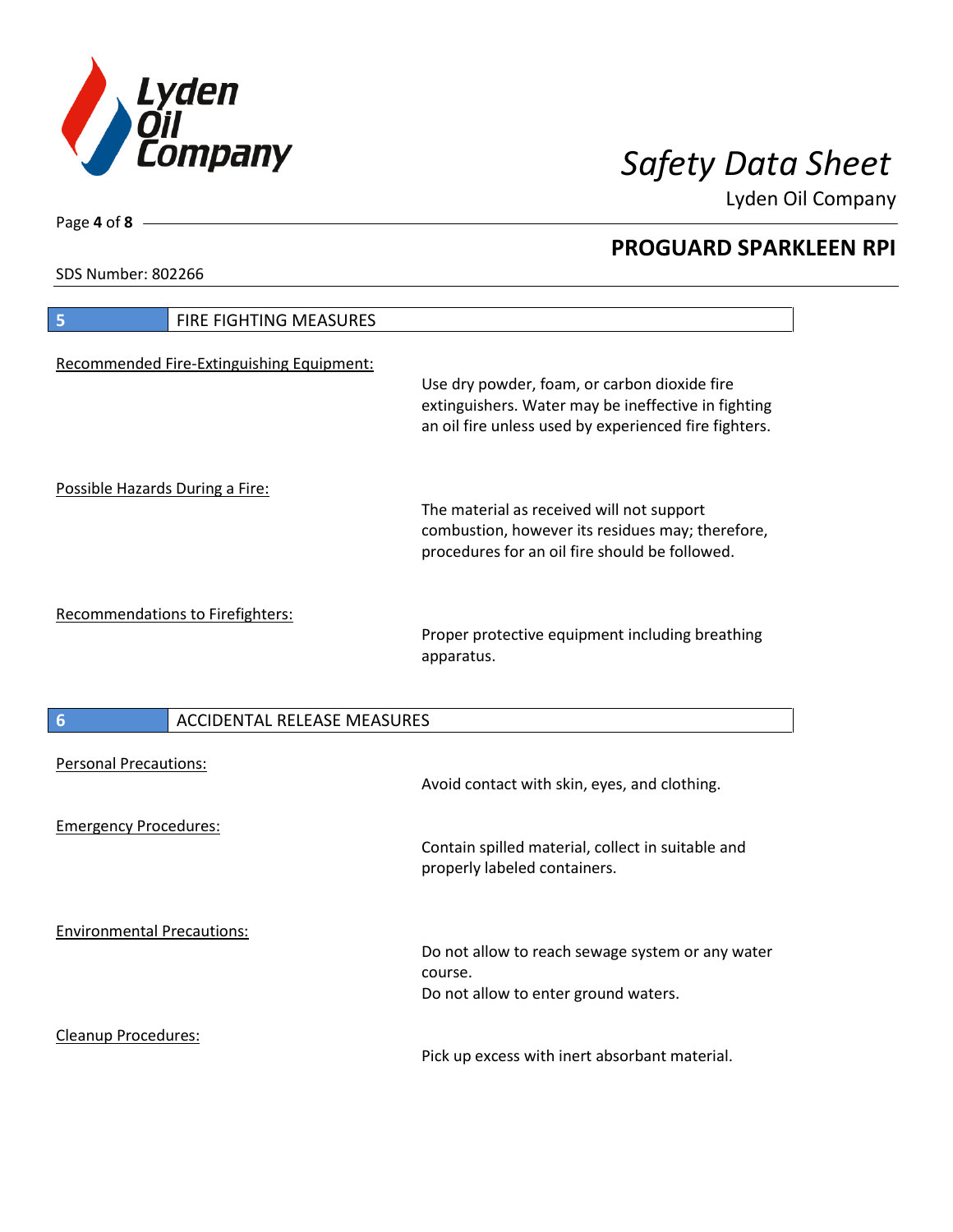

Lyden Oil Company

SDS Number: 802266

Page **5** of **8**

| $\overline{7}$                 | <b>HANDLING AND STORAGE</b>                                 |                                                                                                                                                                                                                                           |
|--------------------------------|-------------------------------------------------------------|-------------------------------------------------------------------------------------------------------------------------------------------------------------------------------------------------------------------------------------------|
| <b>Handling Precautions:</b>   |                                                             |                                                                                                                                                                                                                                           |
|                                |                                                             | Handle with care and avoid spillage on the floor.<br>Do not cut, weld, drill, grind, braze, or solder<br>container.                                                                                                                       |
| <b>Storage Requirements:</b>   |                                                             | Keep container tightly sealed.<br>Keep away from sources of ignition.                                                                                                                                                                     |
| 8                              | EXPOSURE CONTROLS / PERSONAL PROTECTION                     |                                                                                                                                                                                                                                           |
| <b>Exposure Limits:</b>        | -141-43-5 Monoethanolamine (<10%):<br><b>ACGIH TWA-3ppm</b> |                                                                                                                                                                                                                                           |
|                                | -102-71-6 Triethanolamine (<5%)                             |                                                                                                                                                                                                                                           |
|                                | ACGIH TWA $-$ 5mg/m <sup>3</sup>                            |                                                                                                                                                                                                                                           |
| <b>Engineering Controls:</b>   |                                                             | All ventilation should be designed in accordance<br>with OSHA standard (29 CFR 1910.94).                                                                                                                                                  |
| Personal Protective Equipment: |                                                             |                                                                                                                                                                                                                                           |
|                                |                                                             | Keep away from foodstuffs, beverages, and feed.<br>Immediately remove all soiled and contaminated<br>clothing.<br>Wash hands before breaks and at the end of work.<br>Avoid contact with eyes and skin.<br>Use safety glasses and gloves. |
| 9                              | PHYSICAL AND CHEMICAL PROPERTIES                            |                                                                                                                                                                                                                                           |

Color: Light Straw Physical State: Liquid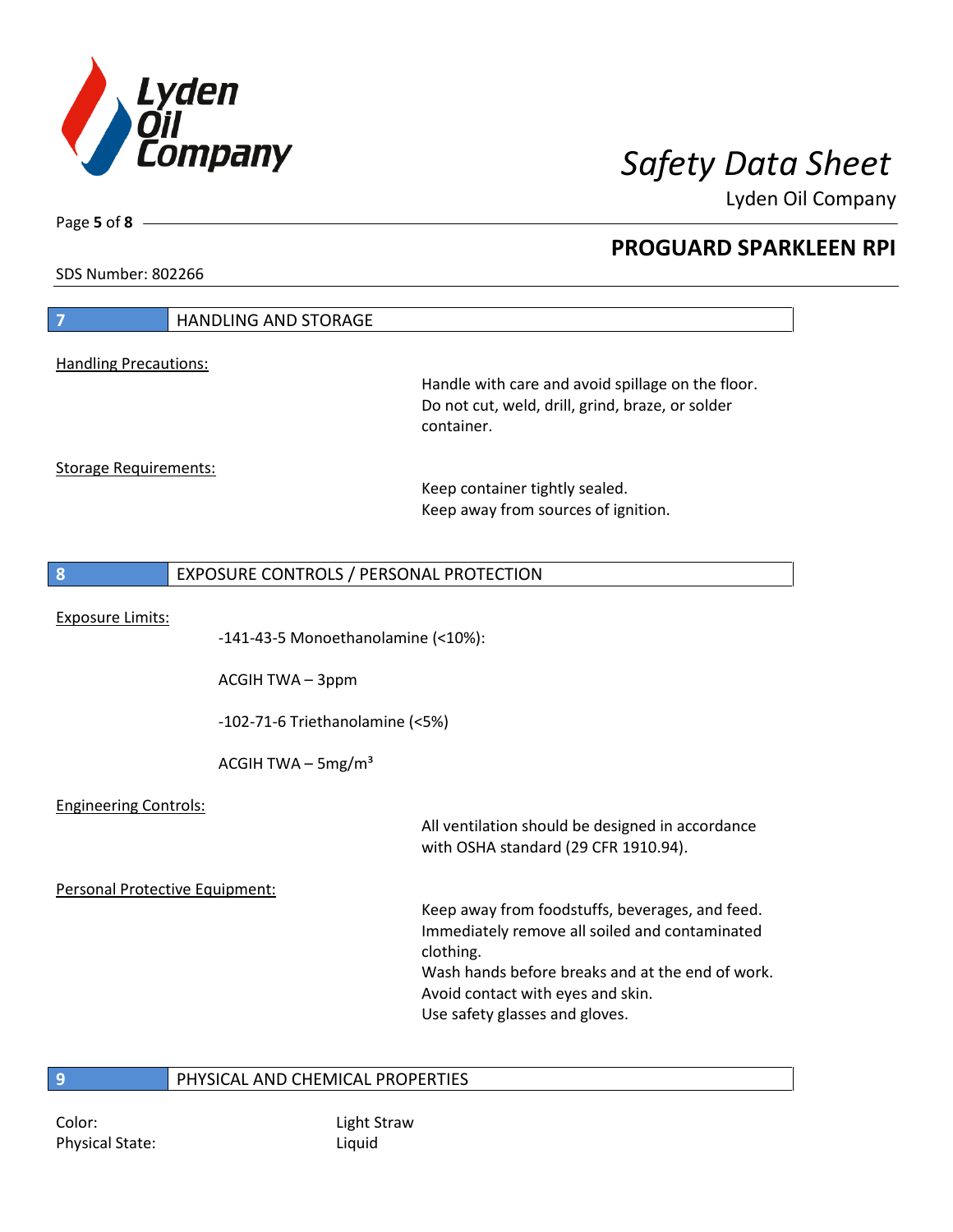

Page **6** of **8**

**PROGUARD SPARKLEEN RPI**

Lyden Oil Company

## SDS Number: 802266

| Odor:                         | Characteristic     |
|-------------------------------|--------------------|
| Odor Threshold:               | Data not available |
| pH:                           | 9.0-10.2 (at 10%)  |
| <b>Melting Point:</b>         | Data not available |
| <b>Boiling Point:</b>         | $>212$ °F          |
| <b>Boiling Range:</b>         | Data not available |
| Flash Point:                  | Data not available |
| <b>Evaporation Rate:</b>      | <1                 |
| Flammability:                 | Data not available |
| <b>Flammability Limits:</b>   | Data not available |
| Vapor Pressure:               | Data not available |
| Vapor Density:                | Data not available |
| <b>Relative Density:</b>      | 1.009              |
| Solubilities:                 | Soluble in water   |
| <b>Partition Coefficient:</b> | Data not available |
| Auto-Ignition Temperature:    | Data not available |
| Decomposition Temperature:    | Data not available |
| Viscosity:                    | Data not available |

# **10** STABILITY AND REACTIVITY

| Stability:                     | Stable under normal conditions.                                  |
|--------------------------------|------------------------------------------------------------------|
| Reactivity:                    | Not reactive under normal conditions.                            |
| Conditions to Avoid:           | Extreme temperature, sparks, open flame, and<br>direct sunlight. |
| <b>Hazardous Reactions:</b>    | No known hazardous reactions.                                    |
| <b>Incompatible Materials:</b> | Strong oxidizers and strong reducing agents.                     |
| <b>Decomposition Products:</b> | Oxides of carbon, nitrogren, and hydrogen.                       |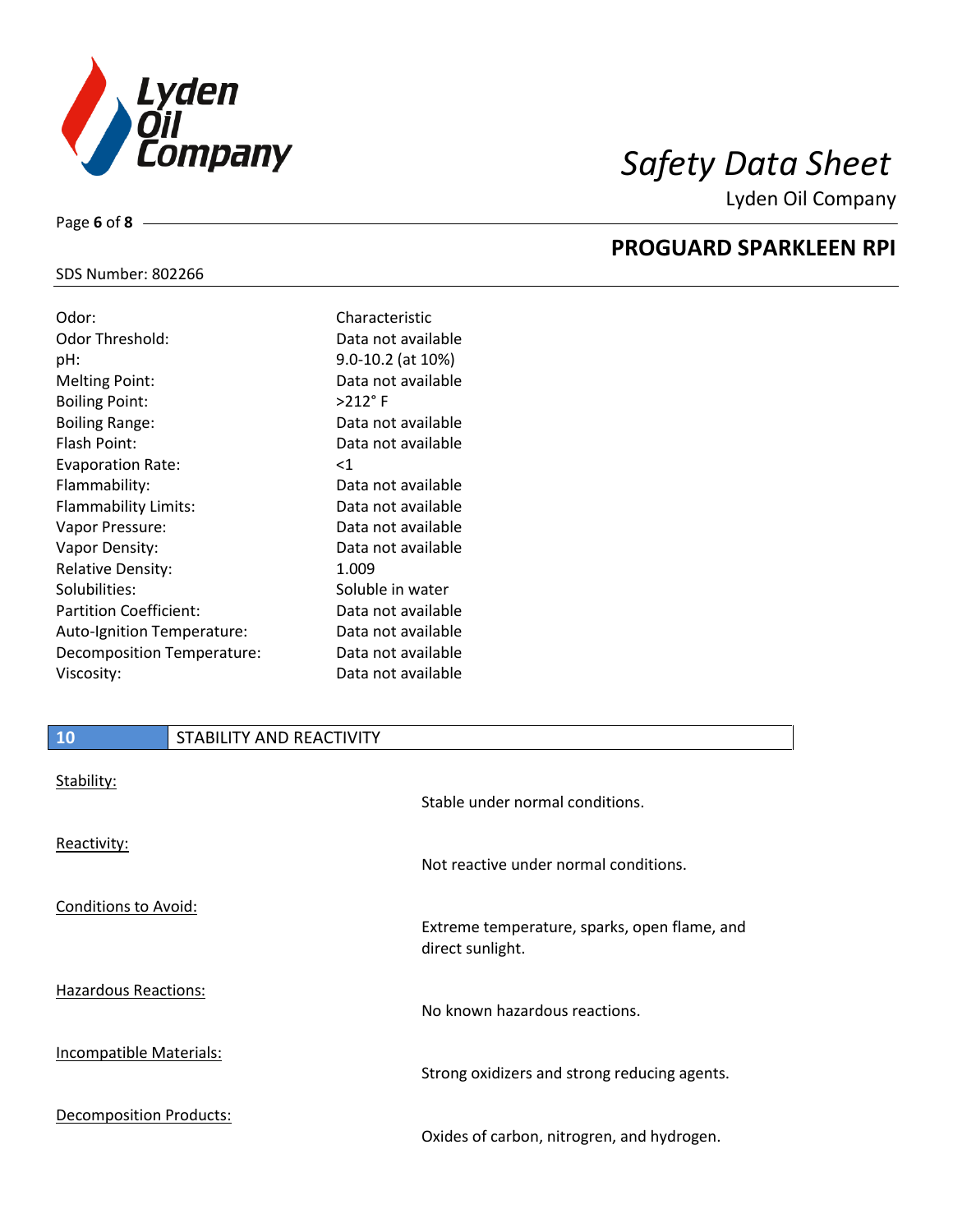

Lyden Oil Company

SDS Number: 802266

| <b>11</b><br><b>TOXICOLOGICAL INFORMATION</b>                                      |                                                                                                                           |
|------------------------------------------------------------------------------------|---------------------------------------------------------------------------------------------------------------------------|
| Routes of Exposure:                                                                | Skin and eye contact are the primary routes of<br>exposure although exposure may occur following<br>accidental ingestion. |
| <b>Exposure Effects:</b>                                                           | This mixture can cause irritation to skin and<br>irritation, redness to the eyes.                                         |
| <b>Measures of Toxicity:</b>                                                       | No test data available.                                                                                                   |
| Carcinogenic/Mutagenic Precautions:                                                | Non-carcinogenic and not expected to be<br>mutagentic.                                                                    |
| 12<br><b>ECOLOGICAL INFORMATION</b>                                                |                                                                                                                           |
| <b>Ecological Precautions:</b>                                                     | Avoid exposing to the environment.                                                                                        |
| <b>Ecological Effects:</b><br>No specific environmental or aquatic data available. |                                                                                                                           |
| 13<br>DISPOSAL CONSIDERATIONS                                                      |                                                                                                                           |
| <b>Disposal Methods:</b>                                                           | Dispose of waste material in accordance with all<br>local, state, and federal requirements.                               |
| <b>Disposal Containers:</b>                                                        | Use properly approved container for disposal.                                                                             |
| <b>Special Precautions:</b>                                                        | Do not flush to surface waters or drains.                                                                                 |

Page **7** of **8**